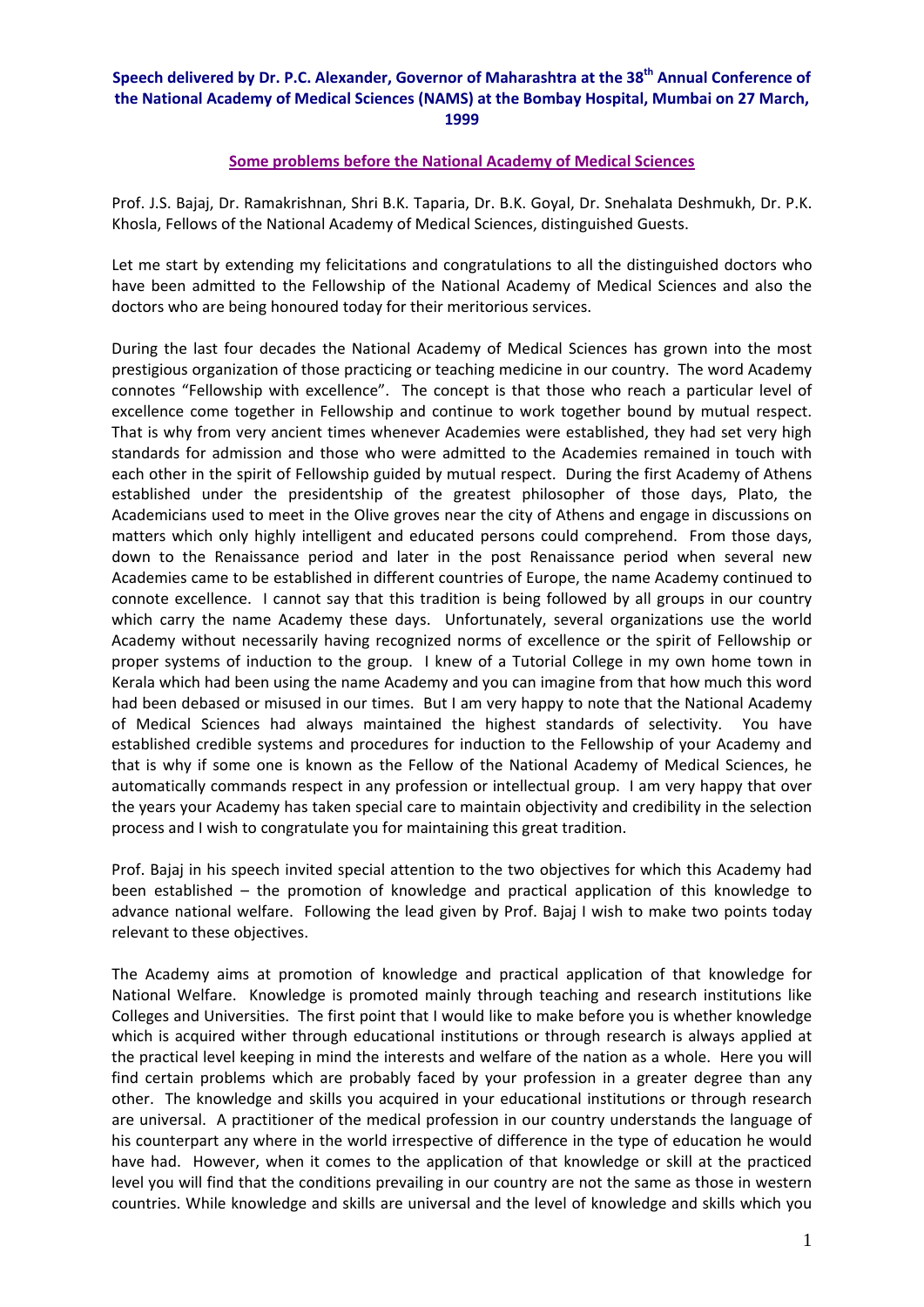have acquired may be of the highest standards comparable with the best in the world, you will comes across, several problems special to our situation when it comes to practical application.

The most crucial difference between the socio-economic structure in our country and that in the west in the sharp rural urban divide. There are 6.25 lack villages in our country and the overwhelming majority of people live in these villages. In fact there are two worlds in our society – the rural world and the urban world, each one with its own distinctive features and problems.

A more complicated problem, particularly when we consider delivery of health services in rural areas is the very large number of very small villages, many of them having less than 1000 people. Census figures show that 2.87 lakhs villages in our country have less than 500 people each, 1.45 lakhs villages have population ranging from 501 to 1000 and 1.15 lakhs villages have population ranging from 1001 to 2000. It is obvious that the size of these villages and their widely dispersed location make it difficult for them to sustain a health delivery infrastructure, the type of which has proved successful in western countries. The application of the knowledge and skills you have acquired to nearly 65 to 70 per cent of the population in our country becomes an uneconomic and impracticable proposition. Dr. Goyal or Prof. Bajaj who are internationally known authorities in their respective disciplines present at this meeting will readily admit that they will not be able to provide the benefit of their knowledge and skills to people in most of our rural areas because these areas lack the minimum facilities necessary to support their services. Practice of modern medicine requires certain minimum facilities and supporting services and since most of the rural areas are not in a position to support such facilities on a viable basis, the majority of our people living in such areas are not able to avail of the knowledge and skills of the qualified practitioners of modern medicine. The result is, and we have to admit this as a fact, that the knowledge and skills acquired at such heavy cost and such great efforts on the part of our physicians and surgeons are today confined only to a small segment of people living in the urban areas. This situation does not exist in the form in which it does in our country in the economically and socially advanced countries of the world. Most of you would have opportunities of observing the pattern of social development and health services in these countries. They do not have to reckon with this problem of sharp rural-urban divide. Even though there are areas which are classified as rural in these countries, the difference between such areas and the urban areas are never as deep as in our country. Often the differences are only marginal on points like level of education, facilities of communication and transport, access to information etc. The people living in such areas are seldom denied the facilities of modern health services, whereas in our country we have yet to devise a health delivery system best suited to our rural areas.

The question that has to be seriously addressed at this stage when we are stepping on the  $21<sup>st</sup>$ century is whether we can continue with the present health delivery system which is almost exclusively targeted on the 25 to 30 per cent segment of the population and still talk optimistically about the goal of "Health for all".

Some years ago when China introduced the "*barefoot doctor's*" experiment in a situation similar to ours, we the educated class in India scoffed at this idea taking the perfectionist's line that health delivery should be by the best hands and therefore, those who are semi‐qualified should not be trusted with the job of health services. But at least Chinese attempted to deal with the problem confronting them instead of ignoring it altogether. We have failed to face the problem squarely. In fact we have not attempted to develop a technology of health care which may be suitable to each area even on an experimental scale. There is not even a serious debate on the subject in our country and we seem to have swept aside the problem as if it is of no importance at all. We talk about and plan about health delivery in the context of the needs of the people living in the urban and semiurban areas of our country. When we plan to expand the facilities in existing hospitals, increasing the number of hospital beds and supplying new equipment and instruments needed for modern medical services, we certainly are trying to improve the reach and quality of service, but the impact is limited to a small section of our population. Appropriate technology for health delivery is a subject which calls for intensive research by experienced people not only in the medical profession but by teams of researchers including sociologists, economists and administrators working in close